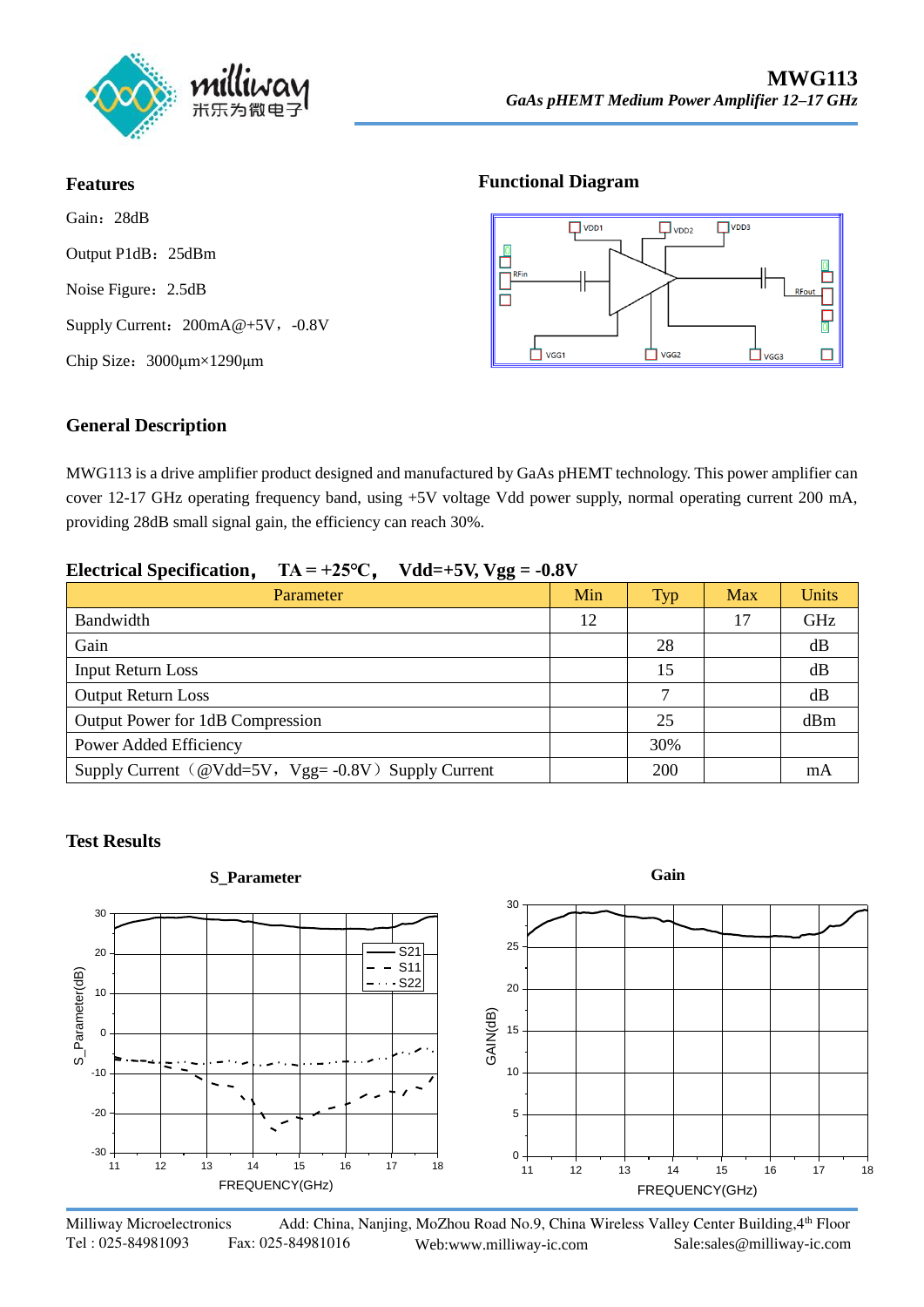

**Input Return Loss**

**Output Return Loss**